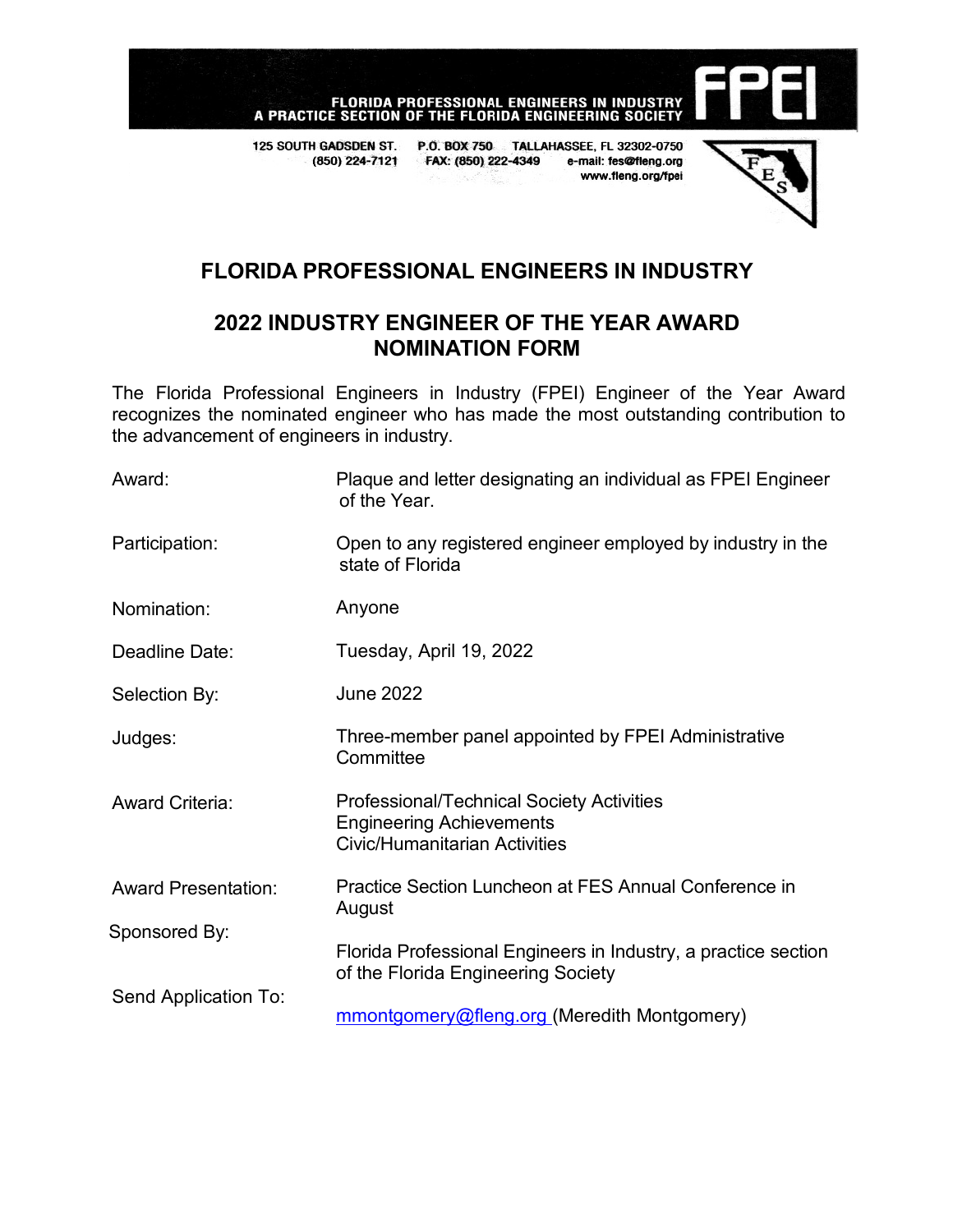

## **EMPLOYER INFORMATION**

| Name: Name and the service of the service of the service of the service of the service of the service of the service of the service of the service of the service of the service of the service of the service of the service |  |  |  |
|-------------------------------------------------------------------------------------------------------------------------------------------------------------------------------------------------------------------------------|--|--|--|
|                                                                                                                                                                                                                               |  |  |  |
|                                                                                                                                                                                                                               |  |  |  |
|                                                                                                                                                                                                                               |  |  |  |
| <b>CANDIDATE INFORMATION</b>                                                                                                                                                                                                  |  |  |  |
| Name: 2008. 2009. 2010. 2010. 2010. 2010. 2010. 2010. 2010. 2010. 2010. 2010. 2010. 2010. 2010. 2010. 2010. 20                                                                                                                |  |  |  |
|                                                                                                                                                                                                                               |  |  |  |
|                                                                                                                                                                                                                               |  |  |  |
|                                                                                                                                                                                                                               |  |  |  |
|                                                                                                                                                                                                                               |  |  |  |
| <b>EDUCATION</b><br>Academic Degrees: (Give date, major, institution for each)<br>А.                                                                                                                                          |  |  |  |
|                                                                                                                                                                                                                               |  |  |  |
|                                                                                                                                                                                                                               |  |  |  |
| Continuing Education: (Give Course Title and Date)<br>B.                                                                                                                                                                      |  |  |  |
|                                                                                                                                                                                                                               |  |  |  |
|                                                                                                                                                                                                                               |  |  |  |
|                                                                                                                                                                                                                               |  |  |  |
|                                                                                                                                                                                                                               |  |  |  |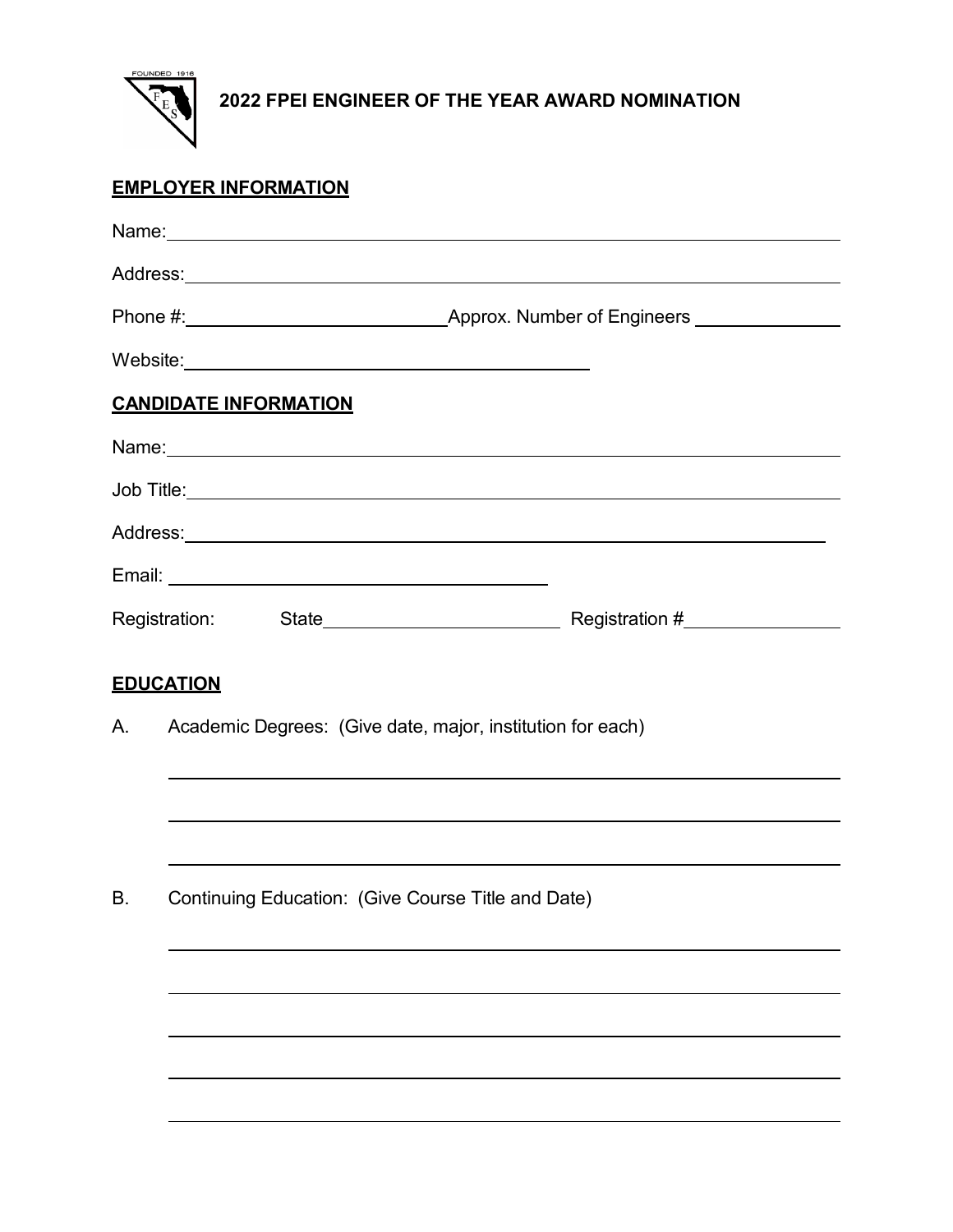C. Papers Published (Give article, journal and date):

#### **PROFESSIONAL/TECHNICAL SOCIETY ACTIVITIES**

A. Membership in:

B. Offices held and/or Committee Assignments (Give office/committee, responsibility, dates):

### **CIVIC AND HUMANITARIAN ACTIVITIES**

(Please list name of organization, offices held, brief summary of activities and dates):

> FPEI INDUSTRY ENGINEER OF THE YEAR AWARD NOMINATION PAGE 2 OF 3